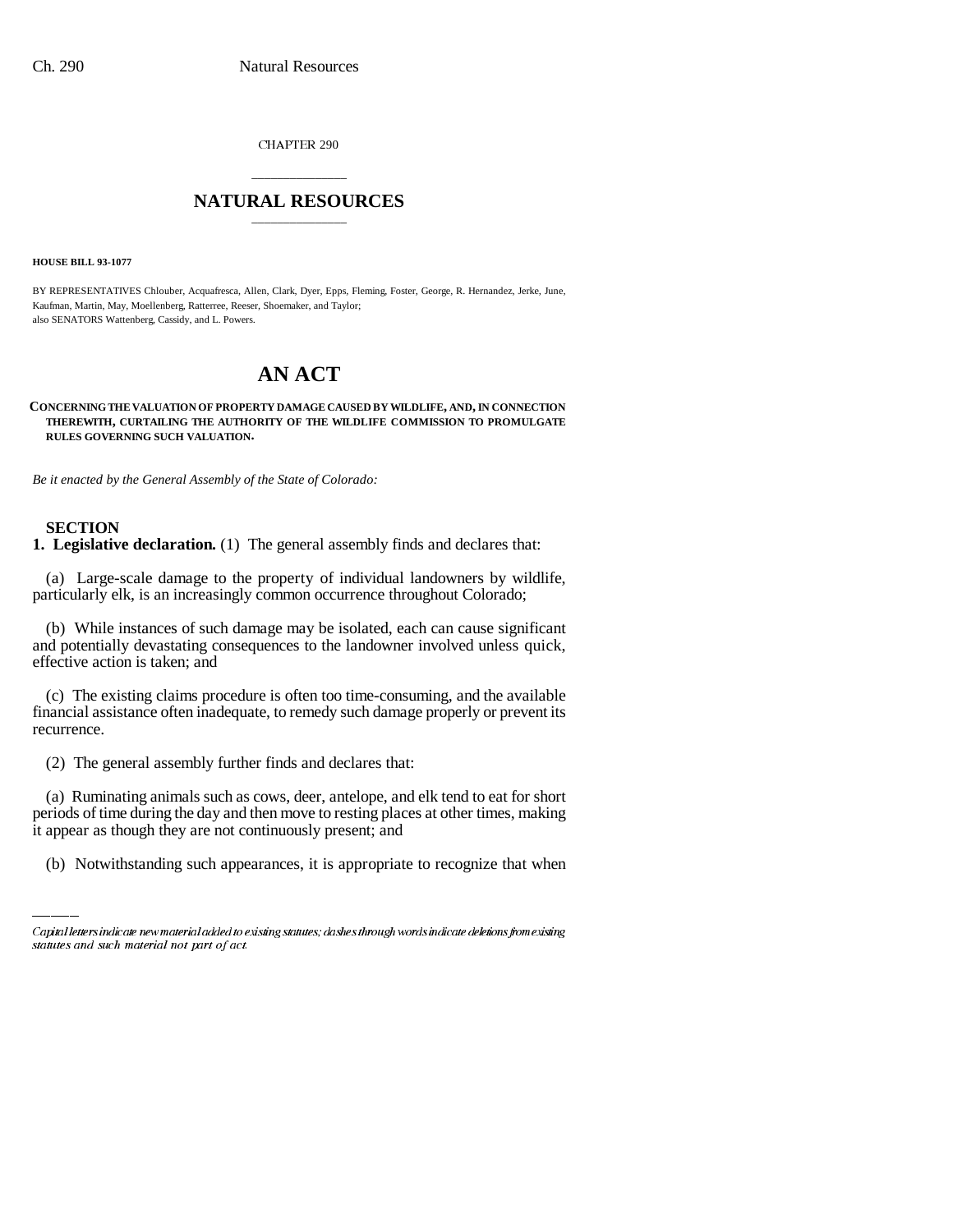such animals graze on private or leased private land intermittently during any given day, the amount they consume may be comparable to the amount they would consume if they remained present and visible on such land for the entire day.

**SECTION 2.** The introductory portion to 33-3-104 (1) and 33-3-104 (1) (d), Colorado Revised Statutes, 1984 Repl. Vol., as amended, are amended to read:

**33-3-104. State shall be liable - when.** (1) Subject to the limitations contained in section 33-3-103 AND IN PART 2 OF THIS ARTICLE, the state shall be liable only for:

(d) Damages caused by those species of wildlife enumerated in section 33-1-102 (2) to orchards, nurseries, crops under cultivation, and harvested crops, damages to LAWFUL fences AS DEFINED IN SECTION 35-46-101(1) when such damages exceed ten percent of the value of the specific fence involved, and damages to livestock forage in excess of ten percent of historic use levels for privately owned and fenced ranch or farm units which are specifically limited to hay meadows, pasture meadows, artificially seeded rangelands, and grazing land which is deferred to seasonal uses. Damages to aftermath on alfalfa shall be paid to the full extent of such damages without regard to historic numbers of wildlife. Historic levels shall be designated by the claimant at the time of making a claim. Historic levels shall be expressed in average numbers of wildlife present on the property in question based on the twenty-year period ending January 1, 1973. If the division does not agree with the claimant on normal historic levels or any element of a damage settlement, the matter shall be submitted to arbitration within ten days of notice by either party. The arbitration panel shall consist of one arbitrator chosen by the landowner, one arbitrator chosen by the division, and one arbitrator chosen by the other two arbitrators. If the two arbitrators cannot agree within ten days on a third arbitrator, a request by either party shall be made to the district court for the judicial district of the county in which the damage is located for appointment of a third impartial arbitrator. The division and the landowner shall equally share the cost of the use of the third arbitrator. Historic levels or any element settled by arbitration may be included in an appeal to a court of competent jurisdiction, and the court shall not be bound by the finding of the arbitration panel.

**SECTION 3.** Article 3 of title 33, Colorado Revised Statutes, 1984 Repl. Vol., as amended, is amended BY THE ADDITION OF A NEW PART to read:

### PART 2 FORAGE LOSSES

**33-3-201. Scope of part - definition.** (1) THIS PART 2 SHALL GOVERN CLAIMS FOR DAMAGE ARISING FROM THE FORAGING OF WILD RUMINANTS ON PRIVATELY OWNED OR LEASED PRIVATE LAND AND FOR WHICH DAMAGE THE STATE IS LIABLE UNDER SECTION 33-3-104 (1) (d). EXCEPT WHERE INCONSISTENT WITH A SPECIFIC PROVISION OF THIS PART 2, THE PROVISIONS OF PART 1 OF THIS ARTICLE SHALL ALSO APPLY TO SUCH CLAIMS.

(2) FOR PURPOSES OF THIS PART 2, "WILD RUMINANTS" INCLUDES ELK AND OTHER RUMINANTS WITHIN THE DEFINITION OF BIG GAME AS SET FORTH IN SECTION 33-1-102 (2).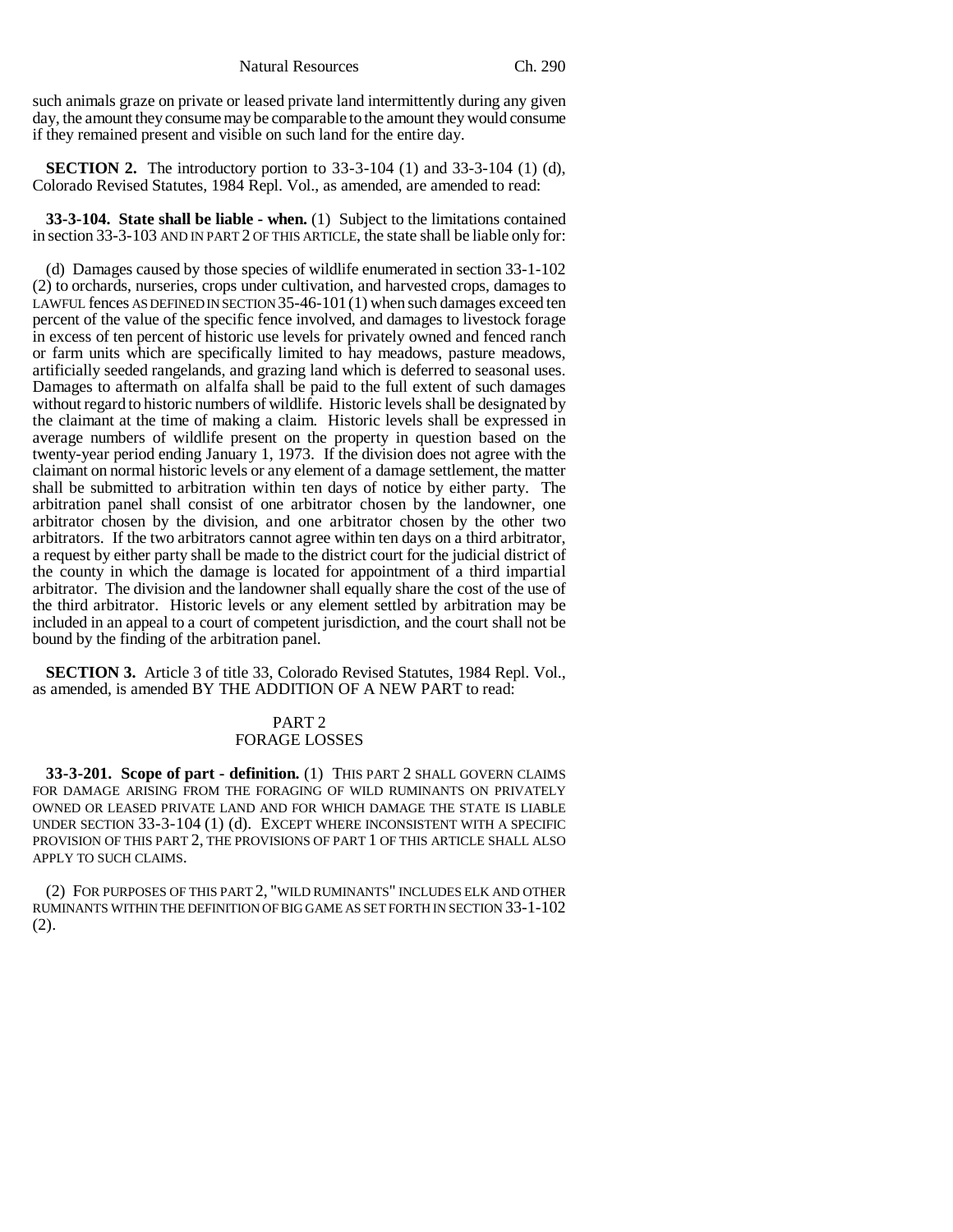#### Ch. 290 Natural Resources

**33-3-202. Head counts.** THE CLAIMANT'S HEAD COUNT OF WILD RUMINANTS SHALL BE MADE UPON NO LESS THAN TWENTY-FOUR HOURS' NOTICE TO THE DIVISION, WHICH MAY ARRANGE TO HAVE ITS PERSONNEL PRESENT WHEN THE COUNT IS MADE. THE TIME OF DAY AT WHICH THE COUNT IS MADE SHALL BE AT THE CLAIMANT'S DISCRETION. IF THE DIVISION CHOOSES NOT TO HAVE PERSONNEL PRESENT, THE CLAIMANT'S HEAD COUNT SHALL BE CONCLUSIVE. SUBSEQUENT HEAD COUNTS MAY BE MADE AT INTERVALS OF TEN DAYS.

**33-3-203. Claims procedure.** (1) WHEN ANY PERSON HAS SUSTAINED DAMAGE TO LIVESTOCK FORAGE CAUSED BY WILD RUMINANTS, SUCH PERSON SHALL NOTIFY THE DIVISION OF SUCH DAMAGES WITHIN TEN DAYS AFTER THE DISCOVERY THEREOF. IN THE CASE OF RECURRING DAMAGE, THE DIVISION SHALL BE NOTIFIED WITHIN TEN DAYS AFTER THE DISCOVERY OF EACH NEW OR DIFFERENT OCCURRENCE OF DAMAGE.

(2) (a) PROOF OF LOSS FORMS SHALL BE FILED WITHIN NINETY DAYS AFTER THE LAST NOTICE OF LOSS IS SUBMITTED TO THE DIVISION UNDER SUBSECTION (1) OF THIS SECTION. THE DIVISION, WITHIN THIRTY DAYS AFTER THE FILING OF SUCH PROOF OF LOSS FORMS, SHALL MAKE AN INVESTIGATION OF THE ALLEGED LOSS, AND, WHERE POSSIBLE, SHALL ATTEMPT TO REACH AN AGREEMENT WITH THE CLAIMANT UPON AN AMOUNT OF SETTLEMENT. ALL SUCH AGREEMENTS SHALL BE COMPLETED AND THE SETTLEMENT AMOUNT PAID IN FULL WITHIN SIXTY DAYS AFTER TERMS AND CONDITIONS HAVE BEEN AGREED UPON; OTHERWISE, AT THE CLAIMANT'S OPTION, THE MATTER SHALL PROCEED TO ARBITRATION OR TO COURT AS PROVIDED IN THIS ARTICLE.

(b) (I) IF THE DIVISION DOES NOT AGREE WITH THE CLAIMANT ON NORMAL HISTORIC LEVELS, OR ANY ELEMENT OF A DAMAGE SETTLEMENT, THE MATTER SHALL BE SUBMITTED TO ARBITRATION WITHIN TEN DAYS OF NOTICE BY EITHER PARTY UNLESS THE CLAIMANT WAIVES ARBITRATION. THE ARBITRATION PANEL SHALL CONSIST OF ONE ARBITRATOR CHOSEN BY THE LANDOWNER, ONE ARBITRATOR CHOSEN BY THE DIVISION, AND ONE ARBITRATOR CHOSEN BY THE OTHER TWO ARBITRATORS. IF THE TWO ARBITRATORS CANNOT AGREE WITHIN TEN DAYS ON A THIRD ARBITRATOR, A REQUEST BY EITHER PARTY SHALL BE MADE TO THE DISTRICT COURT FOR THE JUDICIAL DISTRICT OF THE COUNTY IN WHICH THE DAMAGE IS LOCATED FOR APPOINTMENT OF A THIRD IMPARTIAL ARBITRATOR. THE DIVISION AND THE LANDOWNER SHALL EQUALLY SHARE THE COST OF THE USE OF THE THIRD ARBITRATOR.

(II) IN ANY CASE WHICH GOES TO ARBITRATION, ALL ARBITRATORS CHOSEN SHALL RESIDE WITHIN FIFTY MILES OF THE SUBJECT PROPERTY. THE ARBITRATION PROCEEDING SHALL BE CONDUCTED PURSUANT TO THE "UNIFORM ARBITRATION ACT OF 1975", PART 2 OF ARTICLE 22 OF TITLE 13, C.R.S. THE DECISION OF THE ARBITRATION PANEL SHALL BE BINDING AND SHALL BE SUBJECT TO JUDICIAL REVIEW ONLY FOR STATUTORY COMPLIANCE WITH THE PROVISIONS OF THIS ARTICLE 3 AND THE SAID ACT. THE CLAIMANT OR THE DIVISION MAY SEEK SUCH REVIEW BY FILING AN ACTION FOR SAME IN THE COUNTY OR DISTRICT COURT IN THE COUNTY OR JUDICIAL DISTRICT WHERE THE SUBJECT DAMAGE IS ALLEGED TO HAVE OCCURRED WITHIN THIRTY DAYS AFTER RECEIPT OF THE ARBITRATION PANEL'S DECISION.

(c) ANY WAIVER OF ARBITRATION SHALL BE IN WRITING AND SHALL BE MAILED TO THE DIVISION WITHIN TEN DAYS AFTER THE CLAIMANT RECEIVES NOTIFICATION FROM